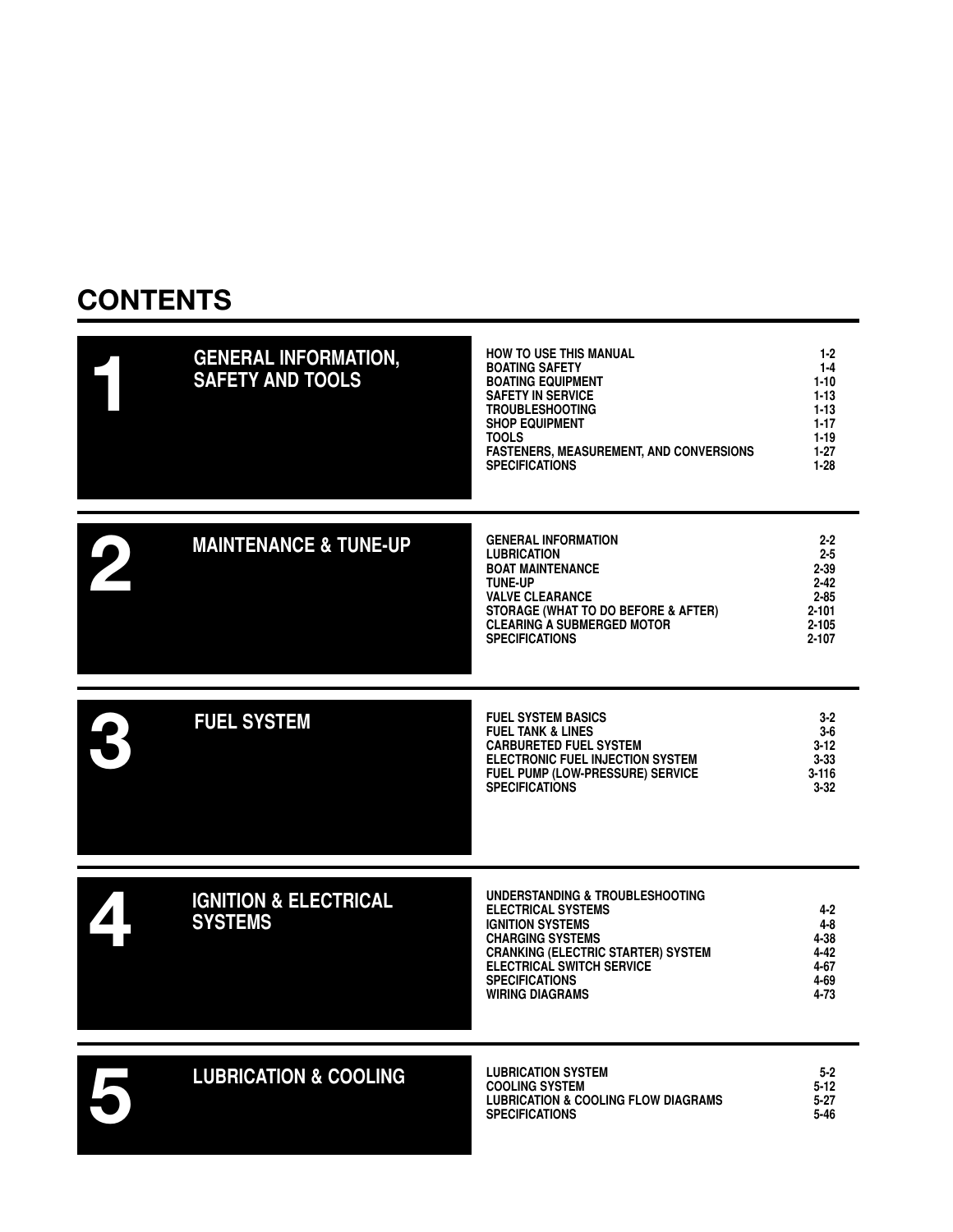#### **CONTENTS**

| POWERHEAD MECHANICAL<br>POWERHEAD REFINISHING<br><b>POWERHEAD BREAK-IN</b><br><b>SPECIFICATIONS</b>                                                       | $6 - 2$<br>$6 - 111$<br>$6 - 126$<br>$6 - 127$ | <b>POWERHEAD</b>           |  |
|-----------------------------------------------------------------------------------------------------------------------------------------------------------|------------------------------------------------|----------------------------|--|
| <b>LOWER UNIT</b><br><b>GEARCASE SERVICE</b><br><b>GEARCASE EXPLODED VIEWS</b><br><b>JET DRIVE</b>                                                        | $7 - 2$<br>$7 - 4$<br>$7 - 16$<br>$7 - 29$     | <b>LOWER UNIT</b>          |  |
| MECHANICAL TILT (UNASSISTED OR GAS ASSIST)<br>POWER TRIM/TILT SYSTEMS                                                                                     | $8 - 2$<br>$8 - 16$                            | <b>TRIM &amp; TILT</b>     |  |
| REMOTE CONTROLS - MECHANICAL UNITS<br>REMOTE CONTROLS - DIGITAL THROTTLE & SHIFT (DTS) UNITS 9-15<br><b>TILLER HANDLE</b><br><b>REMOTE CONTROL WIRING</b> | $9 - 2$<br>$9 - 20$                            | <b>REMOTE CONTROLS</b>     |  |
| <b>HAND REWIND STARTERS</b>                                                                                                                               | $10-2$                                         | <b>HAND REWIND STARTER</b> |  |
| <b>MASTER INDEX</b>                                                                                                                                       | $10 - 12$                                      | <b>MASTER INDEX</b>        |  |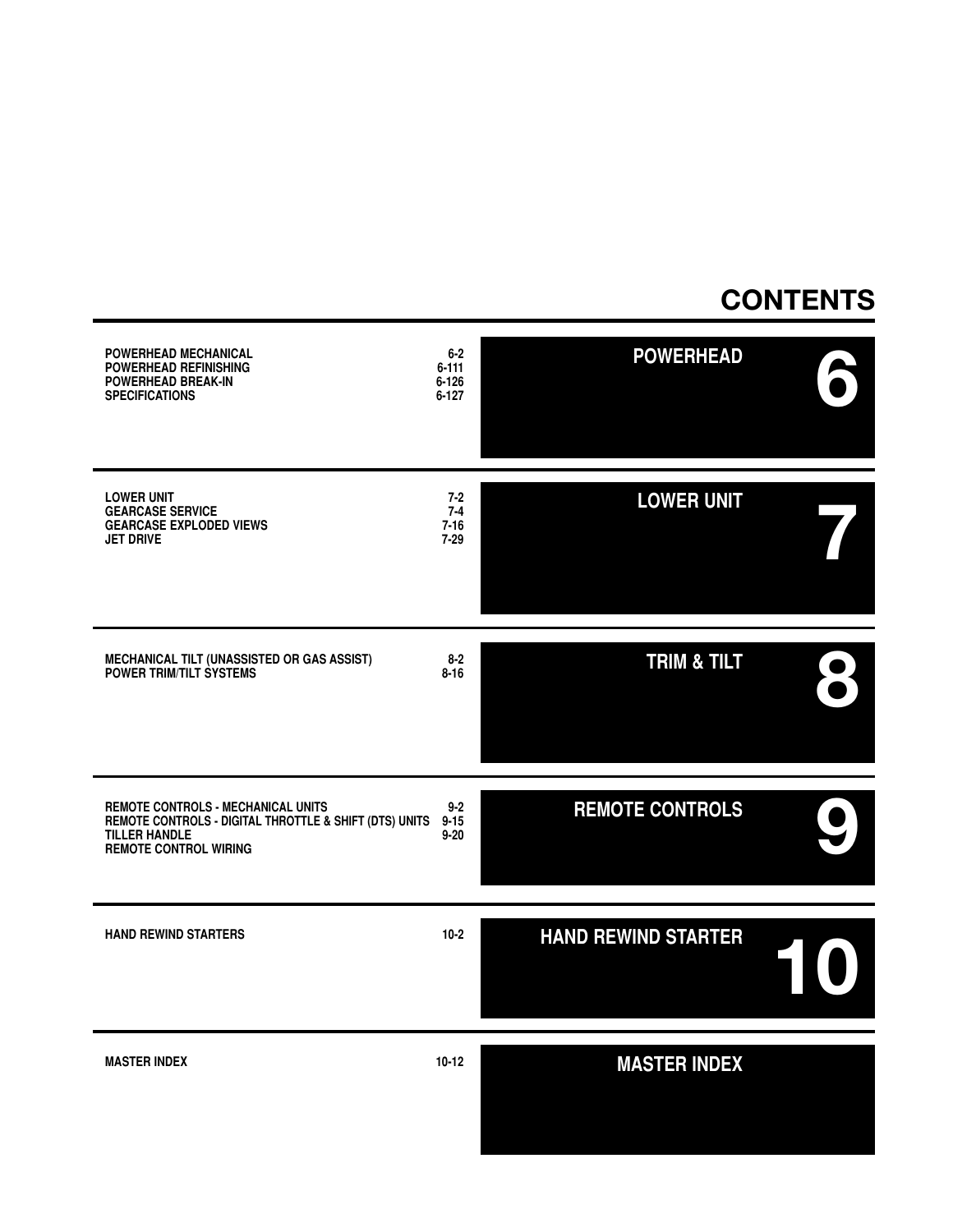| A NOTE ABOUT YAMAHA, NISSAN/TOHATSU & MERCURY/MARINER 1-2 |
|-----------------------------------------------------------|
|                                                           |
|                                                           |
|                                                           |
|                                                           |
|                                                           |
|                                                           |
|                                                           |
|                                                           |
|                                                           |
|                                                           |
| HOW DOES ELECTRICITY WORK  4-2                            |
|                                                           |
| <b>BATTERY</b>                                            |
|                                                           |
|                                                           |
|                                                           |
|                                                           |
|                                                           |
|                                                           |
|                                                           |
| VISUALLY INSPECTING THE BOAT & MOTOR 2-4                  |
|                                                           |
|                                                           |
|                                                           |
|                                                           |
|                                                           |
| OAR/PADDLE (SECOND MEANS OF PROPULSION) 1-10              |
|                                                           |
|                                                           |
|                                                           |
| REGULATIONS FOR YOUR BOAT  1-4                            |
|                                                           |
| CAMSHAFT POSITION SENSOR 3-100                            |
|                                                           |
|                                                           |
| CARBURETED FUEL SYSTEM3-12                                |
| DESCRIPTION & OPERATION 3-12                              |
|                                                           |
|                                                           |
|                                                           |
|                                                           |
|                                                           |
|                                                           |
|                                                           |
| CARBURETOR - 2.5-6 HP MOTORS3-16                          |
|                                                           |
|                                                           |

| CARBURETOR - 8/9.9 HP MOTORS3-18           |  |
|--------------------------------------------|--|
|                                            |  |
|                                            |  |
|                                            |  |
|                                            |  |
| CARBURETOR - 15/20 HP (351cc) MOTORS3-22   |  |
|                                            |  |
|                                            |  |
| CARBURETOR - 25 HP (498cc) MOTORScc 3-24   |  |
|                                            |  |
|                                            |  |
| CARBURETOR - 30/40 HP (747cc) MOTORS3-26   |  |
|                                            |  |
|                                            |  |
|                                            |  |
|                                            |  |
|                                            |  |
|                                            |  |
|                                            |  |
|                                            |  |
|                                            |  |
|                                            |  |
|                                            |  |
|                                            |  |
|                                            |  |
|                                            |  |
|                                            |  |
|                                            |  |
|                                            |  |
| CLEARING A SUBMERGED MOTOR 2-105           |  |
| COMMANDER SIDE MOUNT REMOTE CONTROL BOX9-2 |  |
|                                            |  |
|                                            |  |
|                                            |  |
|                                            |  |
|                                            |  |
|                                            |  |
|                                            |  |
|                                            |  |
|                                            |  |
| TUNE-UP COMPRESSION CHECK 2-44             |  |
|                                            |  |
|                                            |  |
|                                            |  |
|                                            |  |
|                                            |  |
|                                            |  |
|                                            |  |
|                                            |  |
|                                            |  |
| COOLING SYSTEM DIAGRAMS 5-27               |  |
|                                            |  |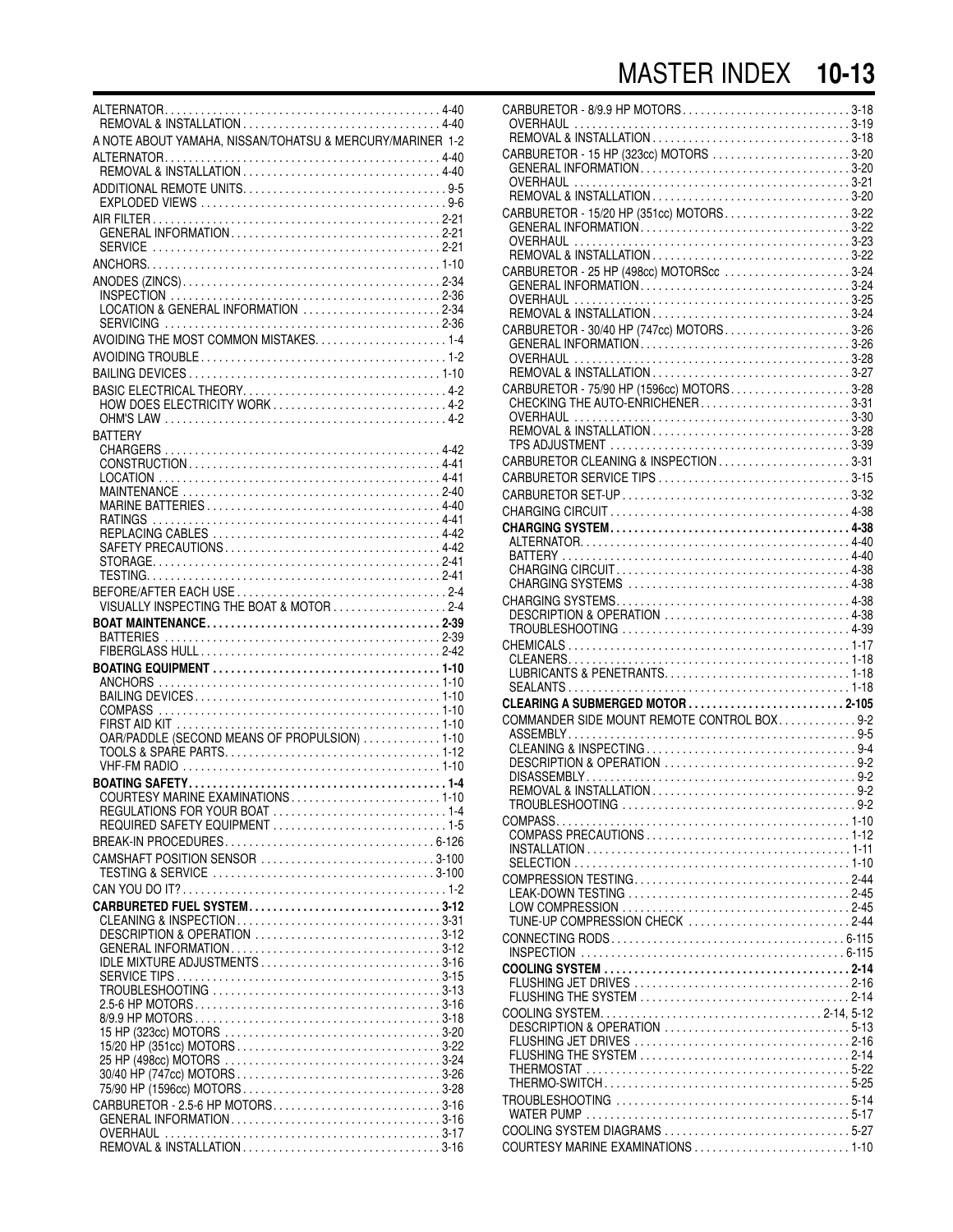### **10-14** MASTER INDEX

| CRANKING (ELECTRIC STARTER) SYSTEM 4-42                           |  |
|-------------------------------------------------------------------|--|
|                                                                   |  |
|                                                                   |  |
| STARTER MOTOR RELAY/SOLENOID4-56                                  |  |
|                                                                   |  |
|                                                                   |  |
|                                                                   |  |
| MEASURING BEARING CLEARANCE USING PLASTIGAGE®6-114                |  |
| CRANKSHAFT POSITION SENSOR (CPS)3-92                              |  |
|                                                                   |  |
|                                                                   |  |
|                                                                   |  |
|                                                                   |  |
|                                                                   |  |
| CYLINDER HEAD COMPONENTS (CAMSHAFT/VALVE TRAIN)6-122              |  |
|                                                                   |  |
| CHECKING THE CAMSHAFT<br>CHECKING THE ROCKER ARMS & SHAFTS  6-123 |  |
|                                                                   |  |
| CHECKING THE VALVE ASSEMBLIES 6-123                               |  |
| <b>DESCRIPTION &amp; OPERATION</b>                                |  |
| CARBURETED FUEL SYSTEM3-12                                        |  |
|                                                                   |  |
|                                                                   |  |
|                                                                   |  |
|                                                                   |  |
|                                                                   |  |
|                                                                   |  |
|                                                                   |  |
|                                                                   |  |
| OIL PRESSURE SWITCH/SENSOR 5-3                                    |  |
|                                                                   |  |
|                                                                   |  |
| STARTER MOTOR RELAY/SOLENOID4-56                                  |  |
|                                                                   |  |
| TEMPERATURE SENSOR OR SWITCH4-36                                  |  |
|                                                                   |  |
|                                                                   |  |
|                                                                   |  |
|                                                                   |  |
|                                                                   |  |
|                                                                   |  |
|                                                                   |  |
|                                                                   |  |
| EFICOMPONENT LOCATIONS3-102                                       |  |
|                                                                   |  |
| EFI FUEL FLOW SCHEMATICS3-112                                     |  |
| ELECTRIC LOW-PRESSURE FUEL PUMP3-68                               |  |
|                                                                   |  |
|                                                                   |  |
|                                                                   |  |
| ELECTRICAL COMPONENTS 4-2                                         |  |
|                                                                   |  |
|                                                                   |  |
|                                                                   |  |
|                                                                   |  |
|                                                                   |  |
|                                                                   |  |
| ELECTRICAL SWITCH SERVICE 4-67                                    |  |
|                                                                   |  |
| MERCURY MAIN KEYSWITCHES.  4-67                                   |  |
| NEUTRAL SAFETY SWITCH4-68                                         |  |
|                                                                   |  |
|                                                                   |  |
| ELECTRICAL SYSTEM CHECKS 2-52                                     |  |
|                                                                   |  |
|                                                                   |  |
|                                                                   |  |
|                                                                   |  |
|                                                                   |  |
|                                                                   |  |
|                                                                   |  |
|                                                                   |  |
|                                                                   |  |

| ELECTRONIC IGNITION SYSTEMS 2-52                                                                                                                                                                                                                                                                                                                                                                    |  |
|-----------------------------------------------------------------------------------------------------------------------------------------------------------------------------------------------------------------------------------------------------------------------------------------------------------------------------------------------------------------------------------------------------|--|
| ELECTRONIC FUEL INJECTION SYSTEM 3-33<br>CAMSHAFT POSITION SENSOR 3-100<br>CRANKSHAFT POSITION SENSOR (CPS) 3-92<br>ELECTRIC LOW-PRESSURE FUEL PUMP 3-68<br>ENGINE CONTROL MODULE (ECM) 3-87<br>FUEL DISTRIBUTION MANIFOLD3-86<br>FUEL PRESSURE REGULATOR3-86<br>FUEL SUPPLY MODULE (FSM) W/LOW & HIGH-PRESSURE                                                                                     |  |
| GENERAL INFORMATION3-33<br>IDLE AIR CONTROL (IAC) VALVE3-98<br>MERCURY LARGE-MOTOR EFI - 75/80/90/100/115 HP<br>with contract in the motion of the color of the theory in the fire of the contract of the contract of the contract of the contract of the contract of the contract of the contract of the contract of the contract of the con                                                       |  |
| MERCURY SMALL-MOTOR EFI - 30/40 HP (747cc) &<br>NEUTRAL OR SHIFT POSITION SWITCHES3-100<br>NISSAN/TOHATSU EFI - 25/25J/30 HP (526cc) MOTORS. 3-36<br>PRESSURE SENSORS (MAP/MAP-T) 3-96<br>PROPULSION CONTROL MODULE (PCM) 3-87<br>TEMPERATURE SENSORS3-92<br>THROTTLE BODY & INTAKE ASSEMBLY3-53<br>THROTTLE POSITION SENSOR (TPS) 3-89<br>YAMAHA EFI - 75/90 HP (1596cc), 115 HP (1741cc) & 225 HP |  |
| ELECTRONIC SHIFT CONTROL (ESC) 9-17                                                                                                                                                                                                                                                                                                                                                                 |  |
| SHIFT ACTUATOR REMOVAL & INSTALLATION 9-17<br>135/150/175/200 HP (1732cc) VERADO MOTORS 9-17<br>200/225/250/275/300/350 HP (2598cc) VERADO MOTORS 9-18                                                                                                                                                                                                                                              |  |
| ELECTRONIC THROTTLE CONTROL (ETC) 9-18                                                                                                                                                                                                                                                                                                                                                              |  |
| ENGINE CONTROL MODULE (ECM) 3-87                                                                                                                                                                                                                                                                                                                                                                    |  |
| ENGINE IDS THRU-OUT THIS GUIDE  2-2<br>ENGINE MODEL & SERIAL NUMBERS 2-3                                                                                                                                                                                                                                                                                                                            |  |
|                                                                                                                                                                                                                                                                                                                                                                                                     |  |
| OIL RECOMMENDATIONS 2-17                                                                                                                                                                                                                                                                                                                                                                            |  |
|                                                                                                                                                                                                                                                                                                                                                                                                     |  |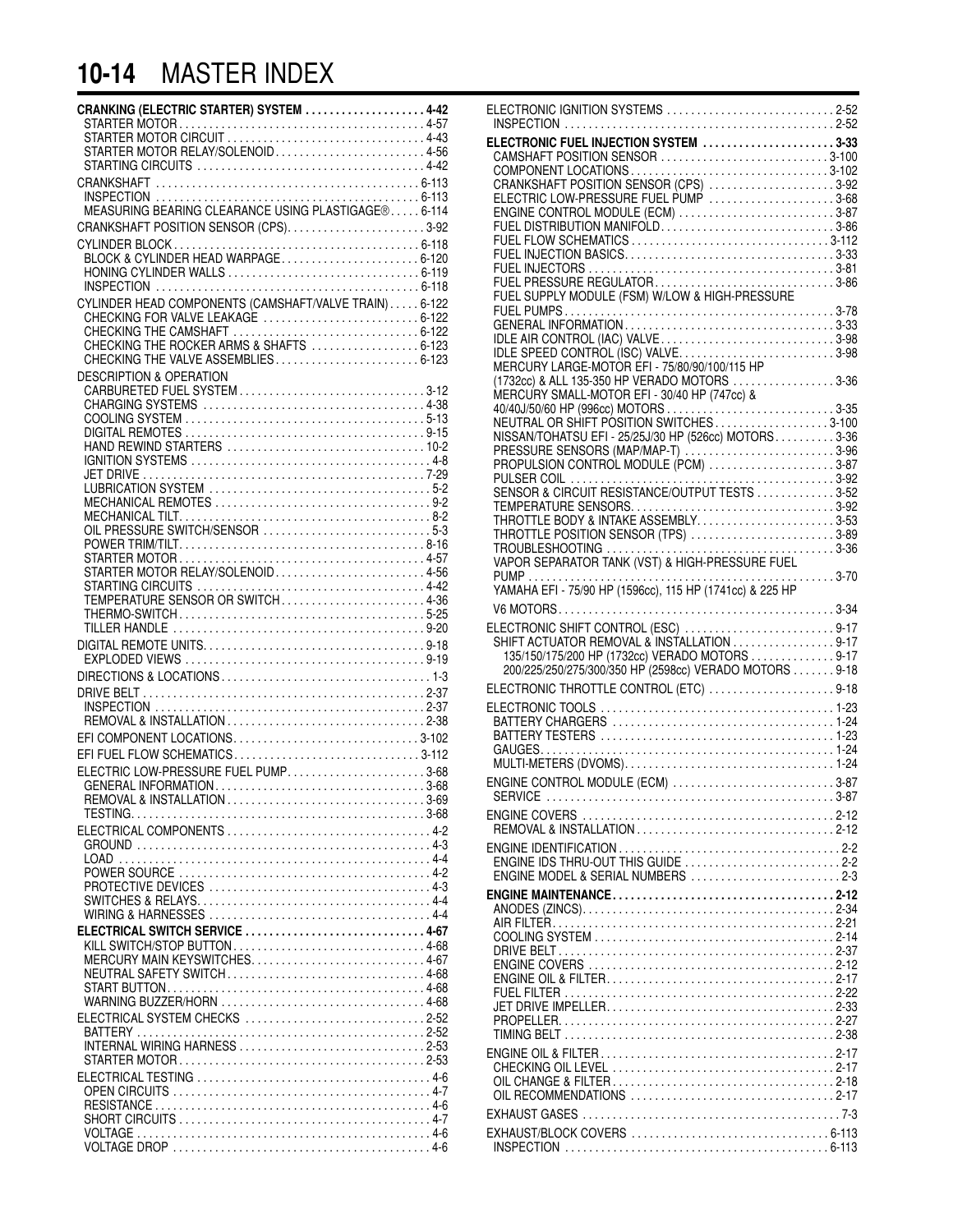| FASTENERS, MEASUREMENTS AND CONVERSIONS  1-27<br>BOLTS, NUTS AND OTHER THREADED RETAINERS  1-27 |
|-------------------------------------------------------------------------------------------------|
| STANDARD & METRIC MEASUREMENTS1-27                                                              |
|                                                                                                 |
|                                                                                                 |
| FLYWHEEL & STATOR COMPONENTS  4-25                                                              |
|                                                                                                 |
|                                                                                                 |
|                                                                                                 |
|                                                                                                 |
| GENERAL INFORMATION3-2                                                                          |
|                                                                                                 |
|                                                                                                 |
|                                                                                                 |
| FUEL DISTRIBUTION MANIFOLD 3-86                                                                 |
|                                                                                                 |
| FUEL FILTER SERVICE (LOW-PRESSURE) 2-22                                                         |
| FUEL FILTER SERVICE (HIGH-PRESSURE) 2-26                                                        |
|                                                                                                 |
|                                                                                                 |
|                                                                                                 |
|                                                                                                 |
|                                                                                                 |
| GENERAL INFORMATION3-8                                                                          |
|                                                                                                 |
| FUEL PRESSURE REGULATOR 3-86                                                                    |
| GENERAL INFORMATION3-86                                                                         |
|                                                                                                 |
|                                                                                                 |
| <b>FUEL PUMP</b>                                                                                |
| FSM w/LOW & HIGH-PRESSURE3-78                                                                   |
| MECHANICAL LOW PRESSURE3-116                                                                    |
| FUEL PUMP (LOW-PRESSURE) SERVICE 3-116                                                          |
|                                                                                                 |
| MECHANICAL FUEL PUMPS3-116                                                                      |
| FUEL SUPPLY MODULE (FSM) w/LOW & HIGH-PRESSURE                                                  |
|                                                                                                 |
|                                                                                                 |
|                                                                                                 |
|                                                                                                 |
|                                                                                                 |
|                                                                                                 |
|                                                                                                 |
|                                                                                                 |
|                                                                                                 |
|                                                                                                 |
| HIGH-PRESSURE EFI FUEL PUMP 2-55                                                                |
|                                                                                                 |
| FUEL SYSTEM PRESSURIZATION3-4                                                                   |
|                                                                                                 |
|                                                                                                 |
|                                                                                                 |
|                                                                                                 |
|                                                                                                 |
|                                                                                                 |
|                                                                                                 |

| OVERHAUL - 30/40 HP (747cc) & 40/40J/50/60 HP (996cc)                                                 |  |
|-------------------------------------------------------------------------------------------------------|--|
|                                                                                                       |  |
| GEARCASE REPAIR & OVERHAUL TIPS7-4                                                                    |  |
|                                                                                                       |  |
|                                                                                                       |  |
|                                                                                                       |  |
|                                                                                                       |  |
|                                                                                                       |  |
| 8/9.9 HP (BIGFOOT) & 15/20 HP (351cc) MODELS 7-7                                                      |  |
|                                                                                                       |  |
| 25 HP (498cc - BIGFOOT) & 30/40 HP (747cc - STANDARD<br>THRUST) MODELS W/LIFTING STEPPED SHIFTER 7-10 |  |
| 30-115 HP MODELS W/ROTATING SHIFTER7-11                                                               |  |
|                                                                                                       |  |
|                                                                                                       |  |
|                                                                                                       |  |
| MAINTENANCE EQUALS SAFETY2-2                                                                          |  |
|                                                                                                       |  |
|                                                                                                       |  |
|                                                                                                       |  |
|                                                                                                       |  |
|                                                                                                       |  |
| 15/20 HP (351cc) & 25/25J/30 HP (526cc) MOTORS  10-9                                                  |  |
| 25 HP (498cc) & 30/40 HP (747cc) MOTORS 10-10                                                         |  |
|                                                                                                       |  |
|                                                                                                       |  |
|                                                                                                       |  |
|                                                                                                       |  |
| A NOTE ABOUT YAMAHA, NISSAN/TOHATSU AND                                                               |  |
| AVOIDING THE MOST COMMON MISTAKES 1-4                                                                 |  |
|                                                                                                       |  |
|                                                                                                       |  |
|                                                                                                       |  |
|                                                                                                       |  |
|                                                                                                       |  |
| IDLE AIR CONTROL (IAC) VALVE 3-98<br><b>GENERAL INFORMATION 30-98</b>                                 |  |
|                                                                                                       |  |
|                                                                                                       |  |
| IDLE SPEED ADJUSTMENT (MINOR ADJUSTMENTS)2-56                                                         |  |
| IDLE SPEED CONTROL (ISC) VALVE3-98                                                                    |  |
| <b>GENERAL INFORMATION 30-98</b>                                                                      |  |
|                                                                                                       |  |
|                                                                                                       |  |
| MODELS w/COMBINED CDI UNIT/COIL (2.5/3.5 HP & LATE-                                                   |  |
| MODEL 4/5/6 HP MOTORS)4-33                                                                            |  |
| INLINE MOTORS W/CONVENTIONAL IGNITIONS (NON-<br>DIRECT IGNITION MOTORS)  4-34                         |  |
|                                                                                                       |  |
|                                                                                                       |  |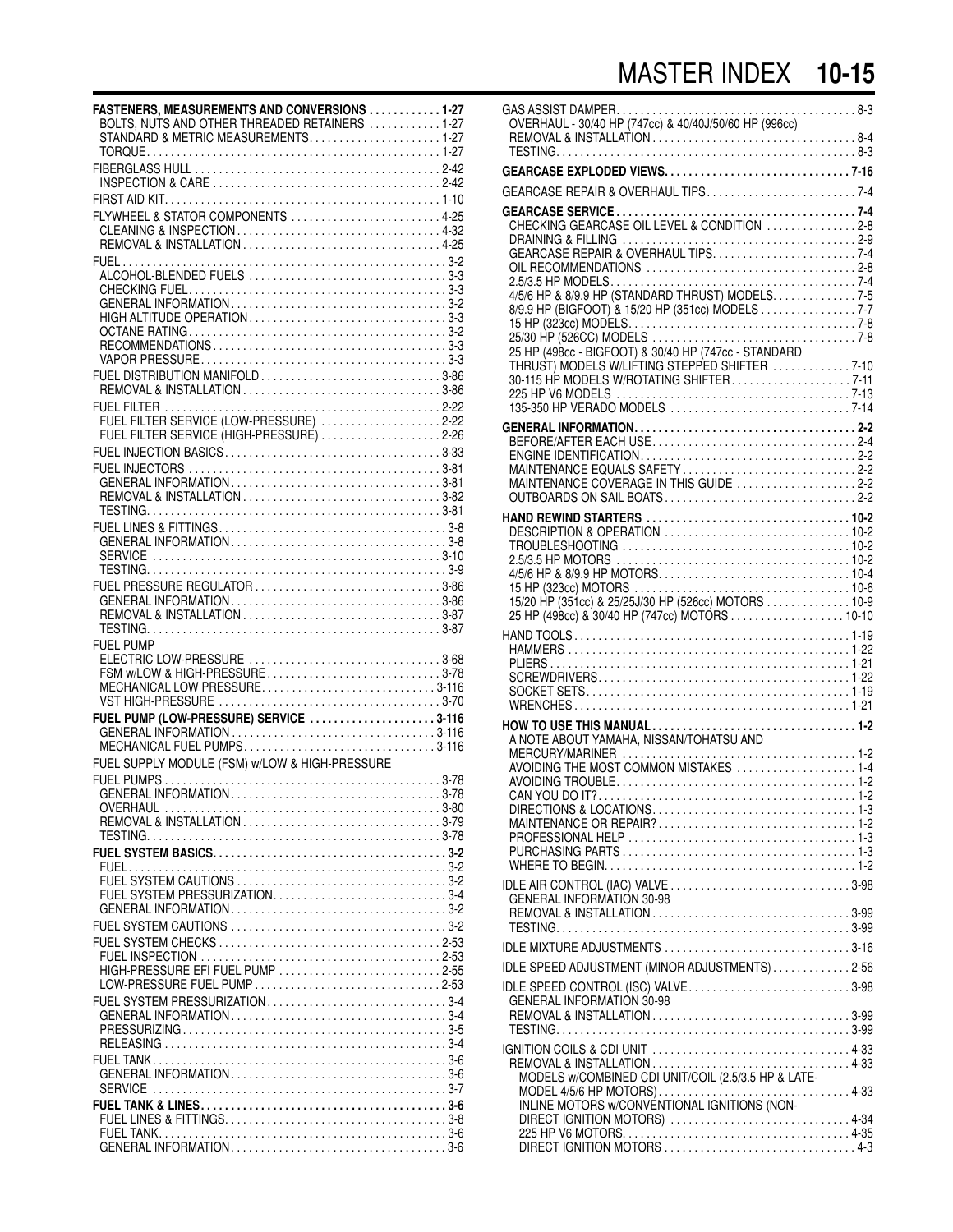### **10-16** MASTER INDEX

| TEMPERATURE SENSOR OR SWITCH4-36         |  |
|------------------------------------------|--|
|                                          |  |
|                                          |  |
|                                          |  |
|                                          |  |
|                                          |  |
|                                          |  |
|                                          |  |
| WATER PUMP ASSEMBLY7-35                  |  |
|                                          |  |
|                                          |  |
| DISASSEMBLING THE BEARING CARRIER. 7-38  |  |
| DISASSEMBLING THE DRIVESHAFT7-33         |  |
| DRIVESHAFT & ASSOCIATED PARTS 7-33       |  |
|                                          |  |
|                                          |  |
|                                          |  |
| REMOVAL & DISASSEMBLY7-29                |  |
|                                          |  |
|                                          |  |
|                                          |  |
|                                          |  |
|                                          |  |
|                                          |  |
| DAILY BEARING LUBRICATION 2-10           |  |
|                                          |  |
| RECOMMENDED LUBRICANT 2-10               |  |
|                                          |  |
|                                          |  |
|                                          |  |
|                                          |  |
|                                          |  |
|                                          |  |
|                                          |  |
|                                          |  |
|                                          |  |
|                                          |  |
|                                          |  |
|                                          |  |
|                                          |  |
|                                          |  |
|                                          |  |
|                                          |  |
|                                          |  |
|                                          |  |
|                                          |  |
|                                          |  |
| POWER TRIM/TILT RESERVOIR 2-10           |  |
|                                          |  |
|                                          |  |
|                                          |  |
|                                          |  |
| OIL PRESSURE SWITCH/SENSOR 5-3           |  |
|                                          |  |
| LUBRICATION SYSTEM DIAGRAMS 5-37         |  |
| LUBRICATION & COOLING FLOW DIAGRAMS 5-27 |  |
| COOLING SYSTEM DIAGRAMS5-27              |  |
| LUBRICATION SYSTEM DIAGRAMS 5-37         |  |
| MAINTENANCE COVERAGE IN THIS GUIDE 2-2   |  |
| MAINTENANCE EQUALS SAFETY 2-2            |  |
|                                          |  |
| MANUAL PTT OPERATION 8-23                |  |

| MICROMETERS & CALIPERS1-25                                                                         |  |
|----------------------------------------------------------------------------------------------------|--|
|                                                                                                    |  |
| MECHANICAL FUEL PUMPS3-116                                                                         |  |
|                                                                                                    |  |
|                                                                                                    |  |
|                                                                                                    |  |
|                                                                                                    |  |
| MECHANICAL TILT (UNASSISTED OR GAS ASSIST)  8-2                                                    |  |
|                                                                                                    |  |
|                                                                                                    |  |
|                                                                                                    |  |
| NEUTRAL OR SHIFT POSITION SWITCHES 3-100                                                           |  |
|                                                                                                    |  |
|                                                                                                    |  |
| OAR/PADDLE (SECOND MEANS OF PROPULSION) 1-10                                                       |  |
|                                                                                                    |  |
|                                                                                                    |  |
| OIL PRESSURE SWITCH/SENSOR 5-3                                                                     |  |
|                                                                                                    |  |
|                                                                                                    |  |
|                                                                                                    |  |
| SENSORS ON INLINE MODELS 5-4                                                                       |  |
|                                                                                                    |  |
|                                                                                                    |  |
|                                                                                                    |  |
|                                                                                                    |  |
|                                                                                                    |  |
| 135/150/175/200 HP (1732cc) VERADO MOTORS 5-9                                                      |  |
|                                                                                                    |  |
|                                                                                                    |  |
|                                                                                                    |  |
|                                                                                                    |  |
|                                                                                                    |  |
|                                                                                                    |  |
|                                                                                                    |  |
|                                                                                                    |  |
|                                                                                                    |  |
|                                                                                                    |  |
|                                                                                                    |  |
|                                                                                                    |  |
|                                                                                                    |  |
|                                                                                                    |  |
| 8/9.9 HP & 15/20 HP (351cc) POWERHEADS  6-15                                                       |  |
|                                                                                                    |  |
|                                                                                                    |  |
|                                                                                                    |  |
|                                                                                                    |  |
| 75/90 HP (1596cc) AND 115 HP (1741cc) POWERHEADS  6-69                                             |  |
| 75/80/90/100/115 HP (1732cc) & ALL 135-350 HP (1732cc/ 2598cc)                                     |  |
|                                                                                                    |  |
|                                                                                                    |  |
|                                                                                                    |  |
|                                                                                                    |  |
| CYLINDER HEAD COMPONENTS (CAMSHAFT/VALVE TRAIN) 6-122                                              |  |
|                                                                                                    |  |
|                                                                                                    |  |
|                                                                                                    |  |
|                                                                                                    |  |
| CHECKING FLUID LEVEL/CONDITION 2-11<br>RECOMMENDED LUBRICANT 2-11<br>POWER TRIM/TILT RESERVOIR2-10 |  |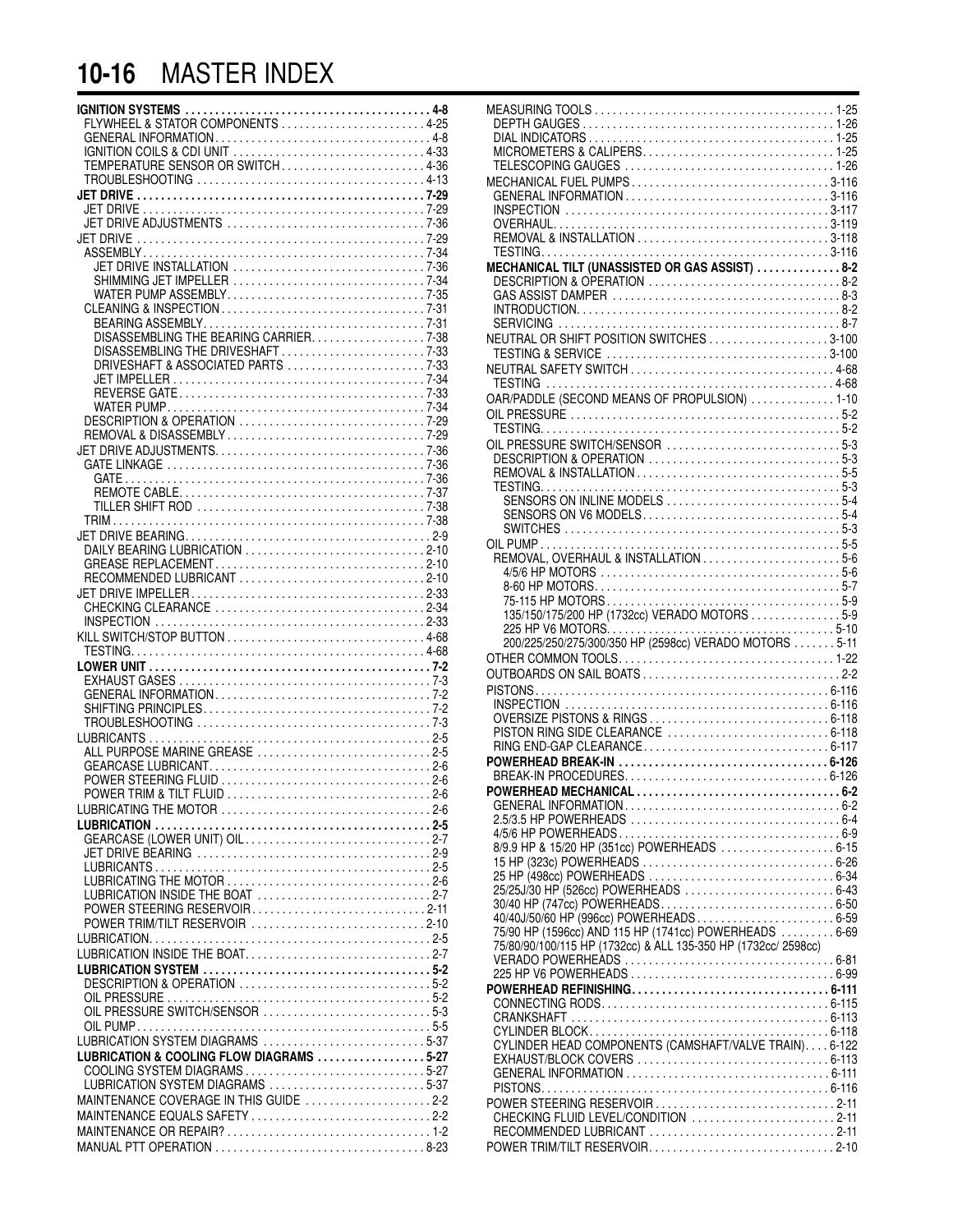| CHECKING FLUID LEVEL/CONDITION 2-10                                                                       |  |
|-----------------------------------------------------------------------------------------------------------|--|
| RECOMMENDED LUBRICANT 2-10                                                                                |  |
| POWER TRIM/TILT SYSTEMS 8-16                                                                              |  |
| BLEEDING/PURGING AIR FROM THE SYSTEM8-23<br>DESCRIPTION & OPERATION 8-16                                  |  |
|                                                                                                           |  |
|                                                                                                           |  |
|                                                                                                           |  |
|                                                                                                           |  |
|                                                                                                           |  |
|                                                                                                           |  |
|                                                                                                           |  |
|                                                                                                           |  |
|                                                                                                           |  |
|                                                                                                           |  |
|                                                                                                           |  |
|                                                                                                           |  |
|                                                                                                           |  |
| 4 HP & LARGER MODELS2-31                                                                                  |  |
| PROPULSION CONTROL MODULE (PCM) 3-87                                                                      |  |
|                                                                                                           |  |
|                                                                                                           |  |
|                                                                                                           |  |
| 8/9.9 HP MOTORS & 15/20 HP (351cc) MOTORS  8-29                                                           |  |
|                                                                                                           |  |
| 25 HP (498cc), 30 HP (747cc) & ALL 40-115 MOTORS8-32                                                      |  |
| 135/150/175/200 HP (1732cc) VERADO MOTORS 8-36                                                            |  |
|                                                                                                           |  |
| 200/225/250/275/300/350 HP (2598cc) VERADO MOTORS 8-40                                                    |  |
|                                                                                                           |  |
|                                                                                                           |  |
|                                                                                                           |  |
| 25 HP (498cc), 30 HP (747cc) & ALL 40-115 HP MOTORS8-25<br>135/150/175/200 HP (1732cc) VERADO MOTORS 8-27 |  |
|                                                                                                           |  |
|                                                                                                           |  |
|                                                                                                           |  |
|                                                                                                           |  |
|                                                                                                           |  |
|                                                                                                           |  |
| REMOVAL FROM STORAGE2-104                                                                                 |  |
| READING TROUBLE CODES 3-37                                                                                |  |
|                                                                                                           |  |
|                                                                                                           |  |
|                                                                                                           |  |
|                                                                                                           |  |
|                                                                                                           |  |
|                                                                                                           |  |
|                                                                                                           |  |
|                                                                                                           |  |
|                                                                                                           |  |
|                                                                                                           |  |
| REMOTE CONTROL WIRING 9-26                                                                                |  |
| REMOTE CONTROLS - DIGITAL THROTTLE & SHIFT (DTS) UNITS . 9-15                                             |  |
|                                                                                                           |  |
|                                                                                                           |  |
| ELECTRONIC SHIFT CONTROL (ESC) 9-17                                                                       |  |
| ELECTRONIC THROTTLE CONTROL (ETC) 9-18                                                                    |  |
| REMOTE CONTROLS - MECHANICAL UNITS 9-2                                                                    |  |
|                                                                                                           |  |
| COMMANDER SIDE MOUNT REMOTE CONTROL BOX9-2<br>REMOTE (SHIFT & THROTTLE) CABLES 9-15                       |  |
| REMOTE (SHIFT & THROTTLE) CABLES 9-15                                                                     |  |
| RIGGING & MEASUREMENT FOR REPLACEMENT9-15                                                                 |  |
|                                                                                                           |  |
|                                                                                                           |  |
| PERSONAL FLOTATION DEVICES1-7                                                                             |  |
|                                                                                                           |  |
|                                                                                                           |  |

| SENSOR & CIRCUIT RESISTANCE/OUTPUT TESTS 3-52                |  |
|--------------------------------------------------------------|--|
|                                                              |  |
|                                                              |  |
|                                                              |  |
|                                                              |  |
|                                                              |  |
|                                                              |  |
|                                                              |  |
|                                                              |  |
|                                                              |  |
|                                                              |  |
|                                                              |  |
|                                                              |  |
| <b>SPECIFICATIONS</b>                                        |  |
|                                                              |  |
| BOLT TORQUE - TYPICAL U.S. STANDARD  1-28                    |  |
|                                                              |  |
|                                                              |  |
| CHARGE & PRIMARY COIL OUTPUT TESTING - INLINE ENGINES . 4-72 |  |
| CHARGING SYSTEM TESTING - 4-73                               |  |
|                                                              |  |
|                                                              |  |
|                                                              |  |
|                                                              |  |
|                                                              |  |
|                                                              |  |
|                                                              |  |
|                                                              |  |
|                                                              |  |
|                                                              |  |
|                                                              |  |
|                                                              |  |
|                                                              |  |
|                                                              |  |
|                                                              |  |
|                                                              |  |
|                                                              |  |
| 200, 225, 250, 275, 300, 350 HP (2598cc) VERADO 6-143        |  |
|                                                              |  |
|                                                              |  |
| IGNITION COMPONENT TESTING -1-CYL MODELS  4-69               |  |
| IGNITION COMPONENT TESTING - INLINE ENGINES 4-70             |  |
| IGNITION COMPONENT TESTING - V-ENGINES 4-72                  |  |
|                                                              |  |
| MAINTENANCE INTERVALS2-108                                   |  |
|                                                              |  |
|                                                              |  |
|                                                              |  |
|                                                              |  |
|                                                              |  |
|                                                              |  |
|                                                              |  |
|                                                              |  |
|                                                              |  |
| STARTER MOTOR CIRCUIT 4-43                                   |  |
|                                                              |  |
| STARTER MOTOR RELAY/SOLENOID 4-56                            |  |
| DESCRIPTION & OPERATION 4-56                                 |  |
|                                                              |  |
|                                                              |  |
|                                                              |  |
|                                                              |  |
|                                                              |  |
| STORAGE (WHAT TO DO BEFORE & AFTER) 2-101                    |  |
|                                                              |  |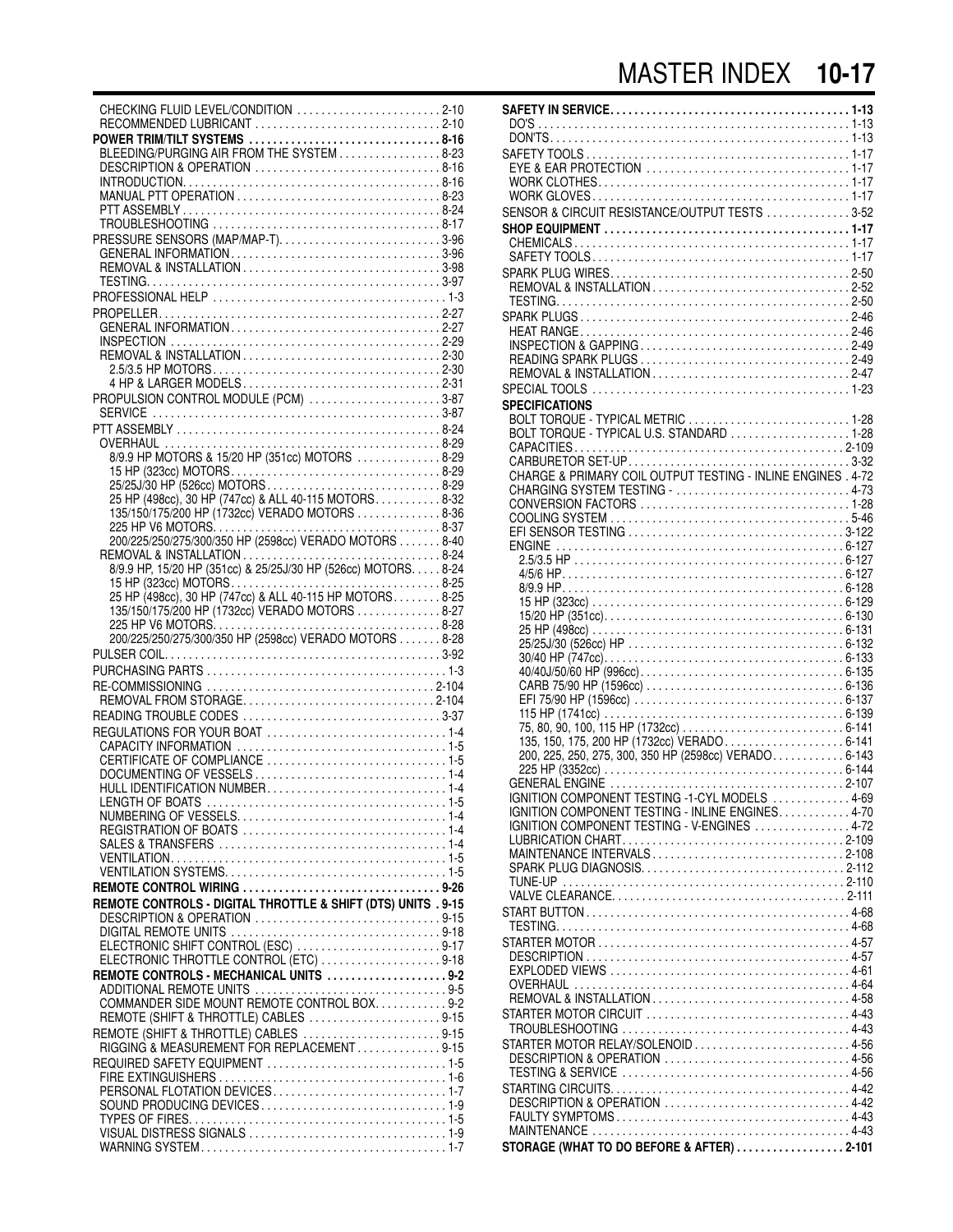### **10-18** MASTER INDEX

| TEMPERATURE SENSOR OR SWITCH4-36<br>DESCRIPTION & OPERATION 4-36                                                                                                                                                                                         |  |
|----------------------------------------------------------------------------------------------------------------------------------------------------------------------------------------------------------------------------------------------------------|--|
|                                                                                                                                                                                                                                                          |  |
|                                                                                                                                                                                                                                                          |  |
| DESCRIPTION & OPERATION 5-25                                                                                                                                                                                                                             |  |
| THROTTLE BODY & INTAKE ASSEMBLY3-53                                                                                                                                                                                                                      |  |
| THROTTLE POSITION SENSOR (TPS) 3-89                                                                                                                                                                                                                      |  |
| DESCRIPTION & OPERATION 9-20                                                                                                                                                                                                                             |  |
|                                                                                                                                                                                                                                                          |  |
| 25 HP (498cc), 30/40 HP (747cc) AND 40/40J/50/60 HP                                                                                                                                                                                                      |  |
|                                                                                                                                                                                                                                                          |  |
| TIMING & SYNCHRONIZATION 2-56<br>25/25J/30 HP (526CC) MOTORS2-68<br>30/40 HP (747CC) CARBURETED MOTORS 2-70<br>30/40 HP (747CC) EFI MOTORS & 40/40J/50/60 HP (996CC) EFI<br>75/90 HP (1596CC) CARBURETED MOTORS 2-74<br>75/90 HP (1596CC) EFI MOTORS2-76 |  |
| 135-350 HP VERADO MOTORS 2-84                                                                                                                                                                                                                            |  |

| <b>TROUBLESHOOTING</b>                                            |  |
|-------------------------------------------------------------------|--|
| BASIC OPERATING PRINCIPLES1-13                                    |  |
|                                                                   |  |
|                                                                   |  |
| CARBURETOR FUEL SYSTEM3-13                                        |  |
|                                                                   |  |
|                                                                   |  |
| IGNITION & CHARGING SYSTEMS  4-13                                 |  |
|                                                                   |  |
| MECHANICAL REMOTE CONTROLS9-2                                     |  |
|                                                                   |  |
|                                                                   |  |
|                                                                   |  |
| CHECKING/CLEANING THE CARBURETORS OR THROTTLE                     |  |
|                                                                   |  |
|                                                                   |  |
| ELECTRICAL SYSTEM CHECKS 2-52<br>ELECTRONIC IGNITION SYSTEMS 2-52 |  |
| FUEL SYSTEM CHECKS2-53                                            |  |
| IDLE SPEED ADJUSTMENT (MINOR ADJUSTMENTS)2-56                     |  |
|                                                                   |  |
|                                                                   |  |
|                                                                   |  |
|                                                                   |  |
| UNDERSTANDING & TROUBLESHOOTING ELECTRICAL SYSTEMS . 4-2          |  |
|                                                                   |  |
| ELECTRICAL COMPONENTS4-2                                          |  |
|                                                                   |  |
|                                                                   |  |
|                                                                   |  |
| WIRE & CONNECTOR REPAIR 4-8                                       |  |
|                                                                   |  |
|                                                                   |  |
|                                                                   |  |
|                                                                   |  |
|                                                                   |  |
|                                                                   |  |
| 25/25J/30 HP (526cc) MOTORS2-90                                   |  |
|                                                                   |  |
|                                                                   |  |
|                                                                   |  |
| 75/80/90/100/115 HP (1732cc) MOTORS & 135-350 HP                  |  |
|                                                                   |  |
| VAPOR SEPARATOR TANK (VST) & HIGH-PRESSURE FUEL PUMP . 3-70       |  |
|                                                                   |  |
|                                                                   |  |
|                                                                   |  |
|                                                                   |  |
| WARNING BUZZER/HORN 4-68                                          |  |
|                                                                   |  |
|                                                                   |  |
|                                                                   |  |
|                                                                   |  |
|                                                                   |  |
|                                                                   |  |
|                                                                   |  |
|                                                                   |  |
|                                                                   |  |
| THE GREAT ETHANOL DEBATE2-101                                     |  |
| WHERE TO STORE YOUR BOAT & MOTOR2-101                             |  |